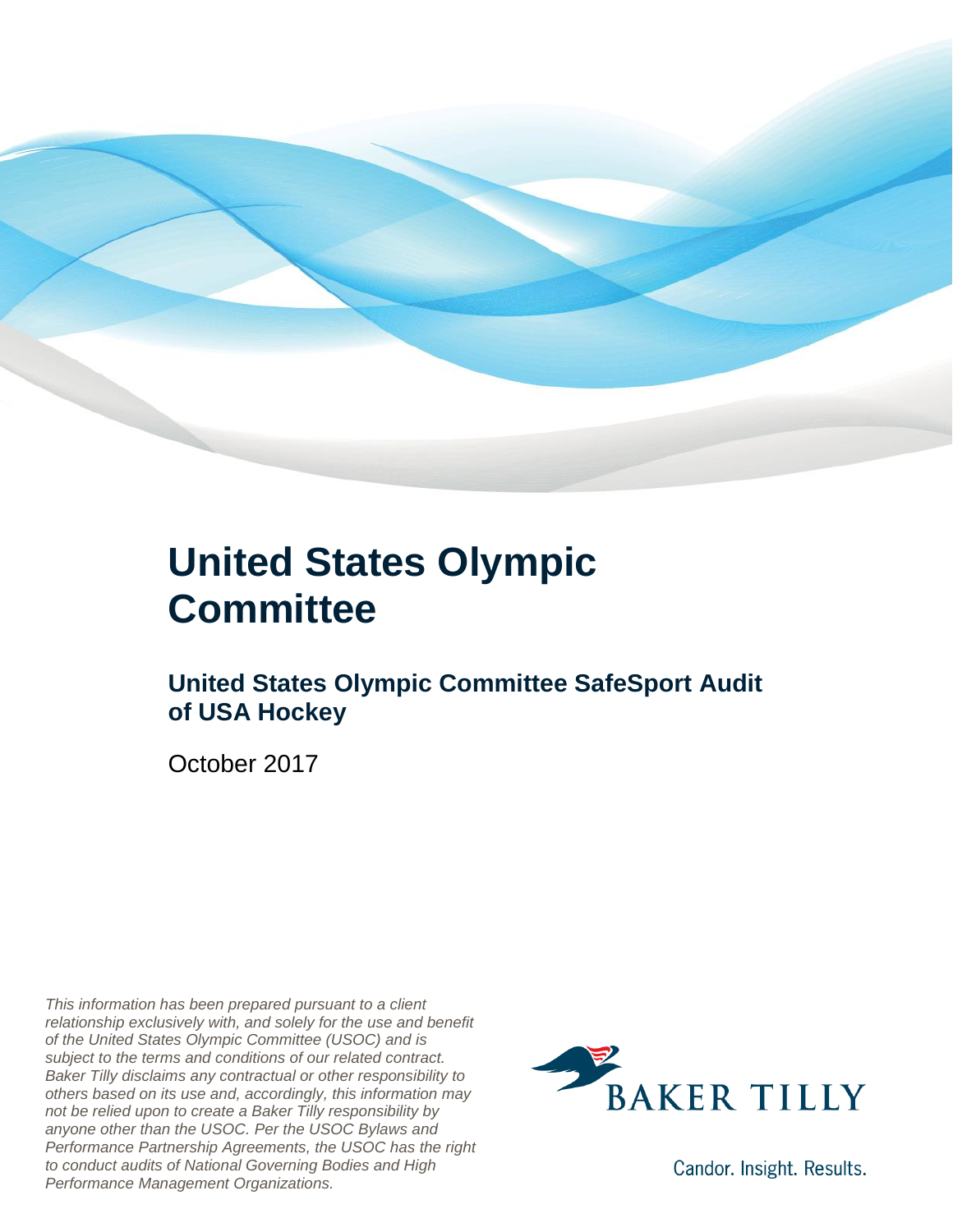

Candor. Insight. Results.

|                 | UNITED STATES OLYMPIC COMMITTEE SAFESPORT AUDIT OF USA |  |
|-----------------|--------------------------------------------------------|--|
| <b>Contents</b> |                                                        |  |
|                 |                                                        |  |
|                 |                                                        |  |
|                 |                                                        |  |
|                 |                                                        |  |
|                 |                                                        |  |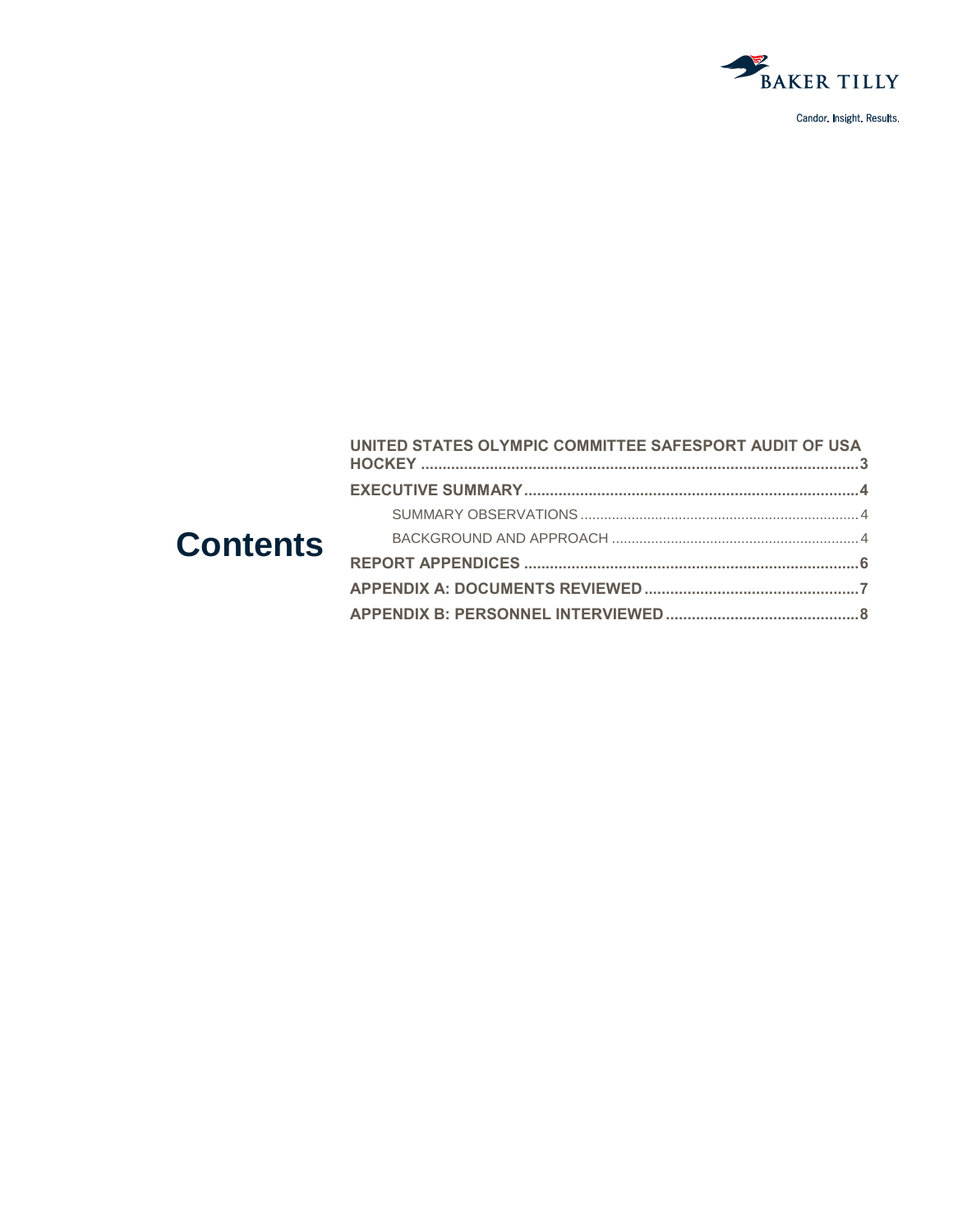

### <span id="page-2-0"></span>**United States Olympic Committee SafeSport Audit of USA Hockey**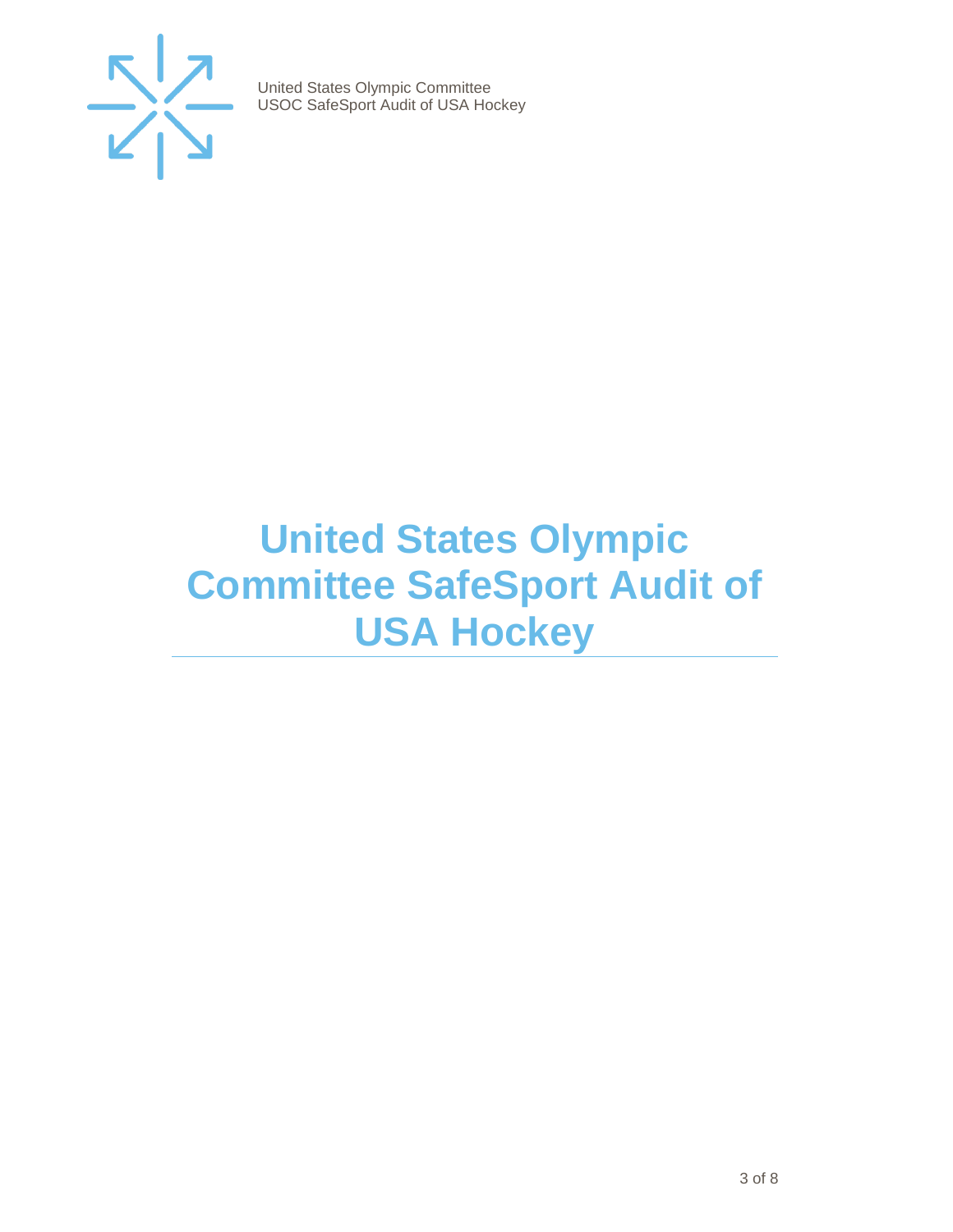

l

United States Olympic Committee USOC SafeSport Audit of USA Hockey

## **Executive Summary**

#### <span id="page-3-1"></span><span id="page-3-0"></span>**Summary Observations**

It shall be the policy of the United States Olympic Committee (USOC) that each National Governing Body (NGBs) adopt a Minimum Standards Policy for Athlete Safety Programs (Athlete Safety Standards) by December 31, 2013<sup>1</sup>.

Based on this review of USA Hockey's (USAH) SafeSport-related documentation and administrative materials, USA Hockey's policies and procedures met the requirements of the Athlete Safety Standards. Therefore, there were no observations noted during this audit.

#### <span id="page-3-2"></span>**Background and Approach**

USOC engaged Baker Tilly Virchow Krause (Baker Tilly), to assist the USOC in the completion of SafeSport audits, to assess compliance with SafeSport policies and procedures at the USOC and all of its NGBs and High Performance Management Organizations (HPMOs).

Baker Tilly performed a review of USAH to evaluate compliance with the Athlete Safety Standards. The following activities were performed for this review of USAH:

- Developed and executed an audit program that included:
	- Holding a virtual entrance meeting to discuss and document USAH's SafeSport program and processes.
	- Selecting a sample of 10 from the required individuals to ensure a background check was performed and education and training was completed. See **Appendix A** for a list of documents reviewed.
	- Reviewing USAH's athlete safety policy and determining whether the following was addressed:
		- Required misconduct is prohibited and defined;
		- Reporting procedures are documented; and
		- The grievance process is documented and complies with Athlete Safety Standards.
	- Identifying which individuals are required to undergo a criminal background check and complete education and training.
- Conducted a virtual exit meeting, if requested, following delivery of the draft report, to discuss audit findings and recommendation(s) with USAH. See **Appendix B** for a list of individuals interviewed.

<sup>1</sup> Effective June 20, 2017 the USOC replaced the Athlete Safety Standards with the NGB Athlete Safety Policy. Due to the timing of this audit, fieldwork was performed in accordance with the Athlete Safety Standards.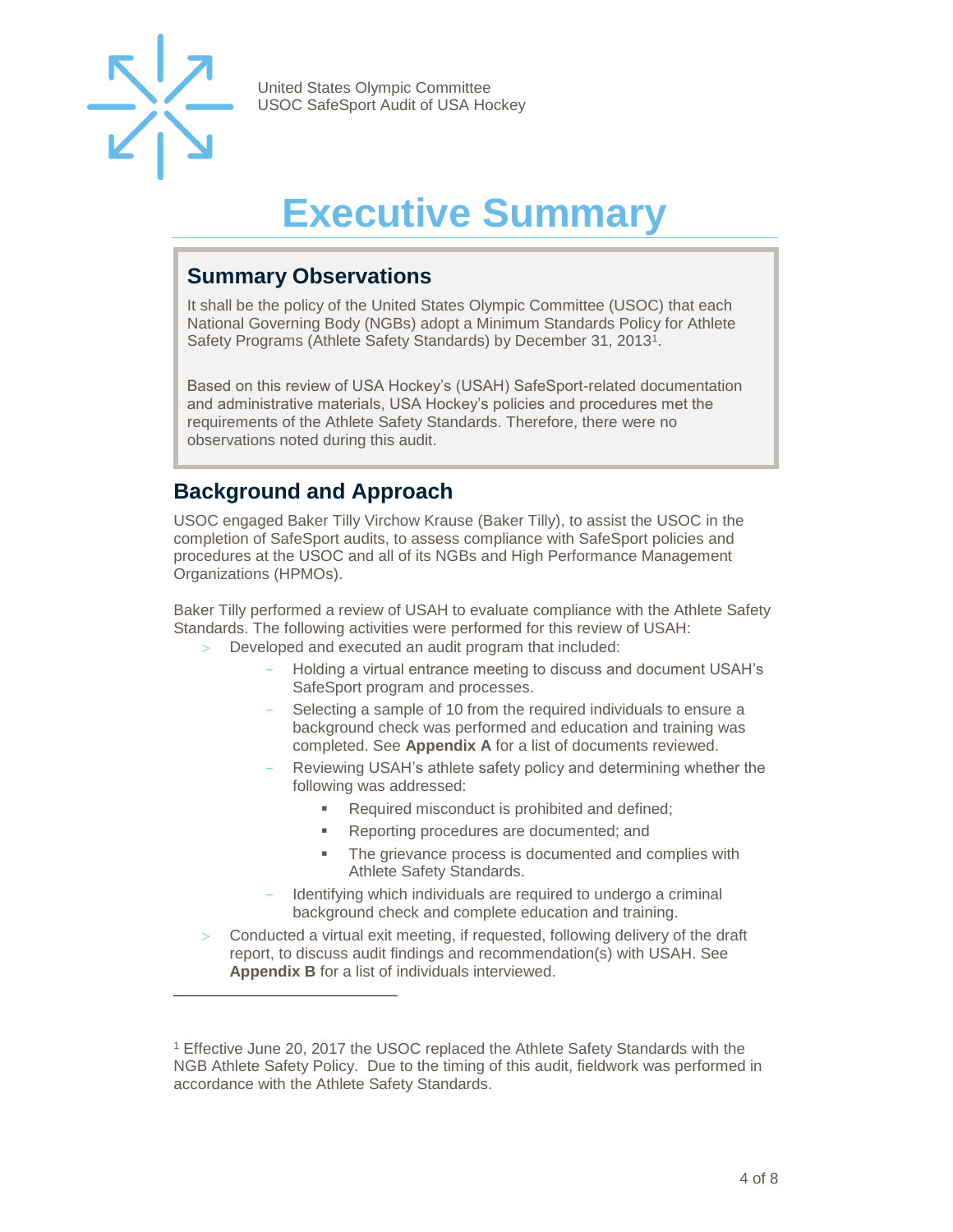

> Identified specific observations and recommendations regarding opportunities to enhance compliance with Athlete Safety Standards. Observations include the following attributes: criteria, condition, cause, effect and recommendation, as set out in the International Professional Practices Framework (IPPF) Standards and Practice Advisory 2410-1.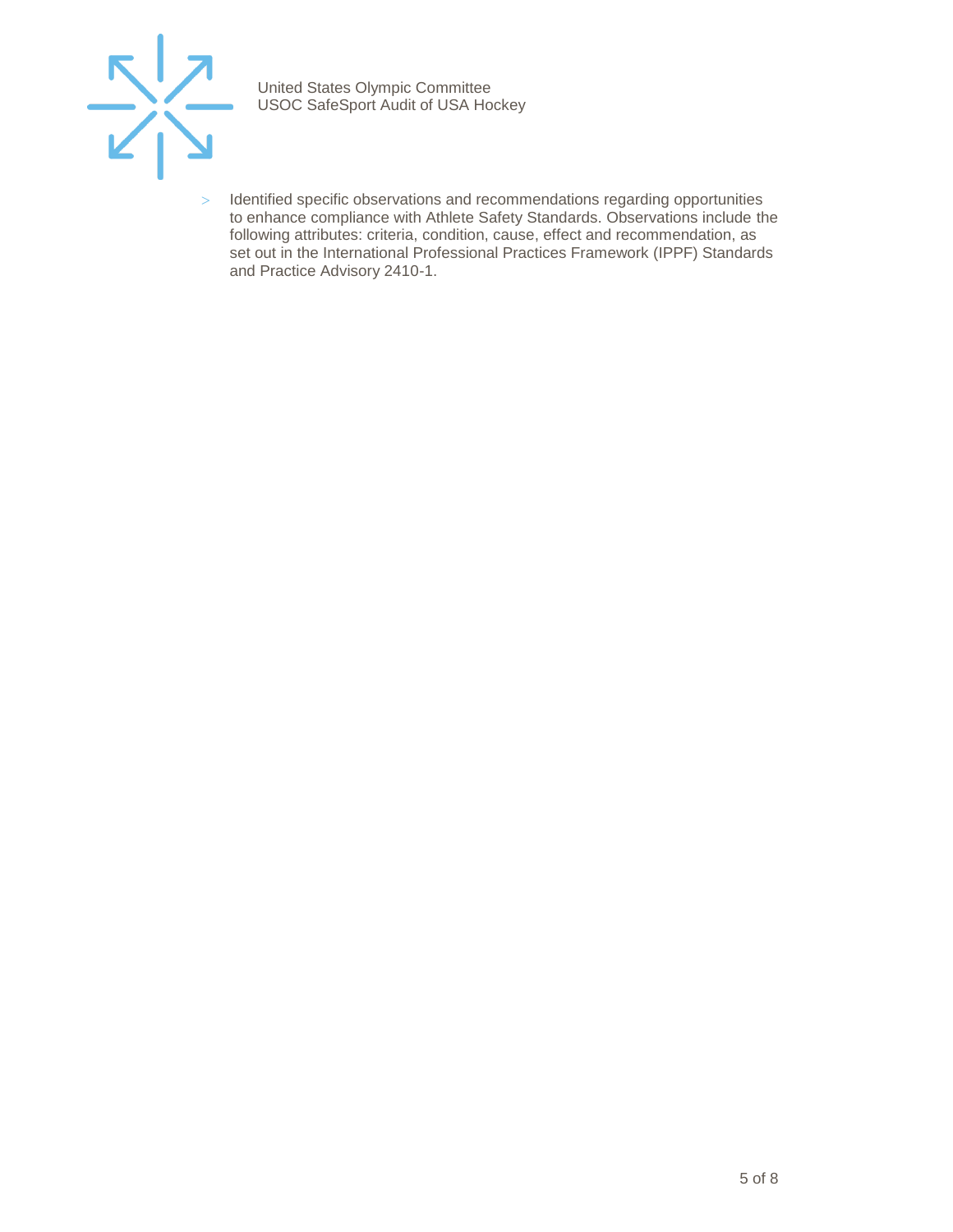

## <span id="page-5-0"></span>**Report Appendices**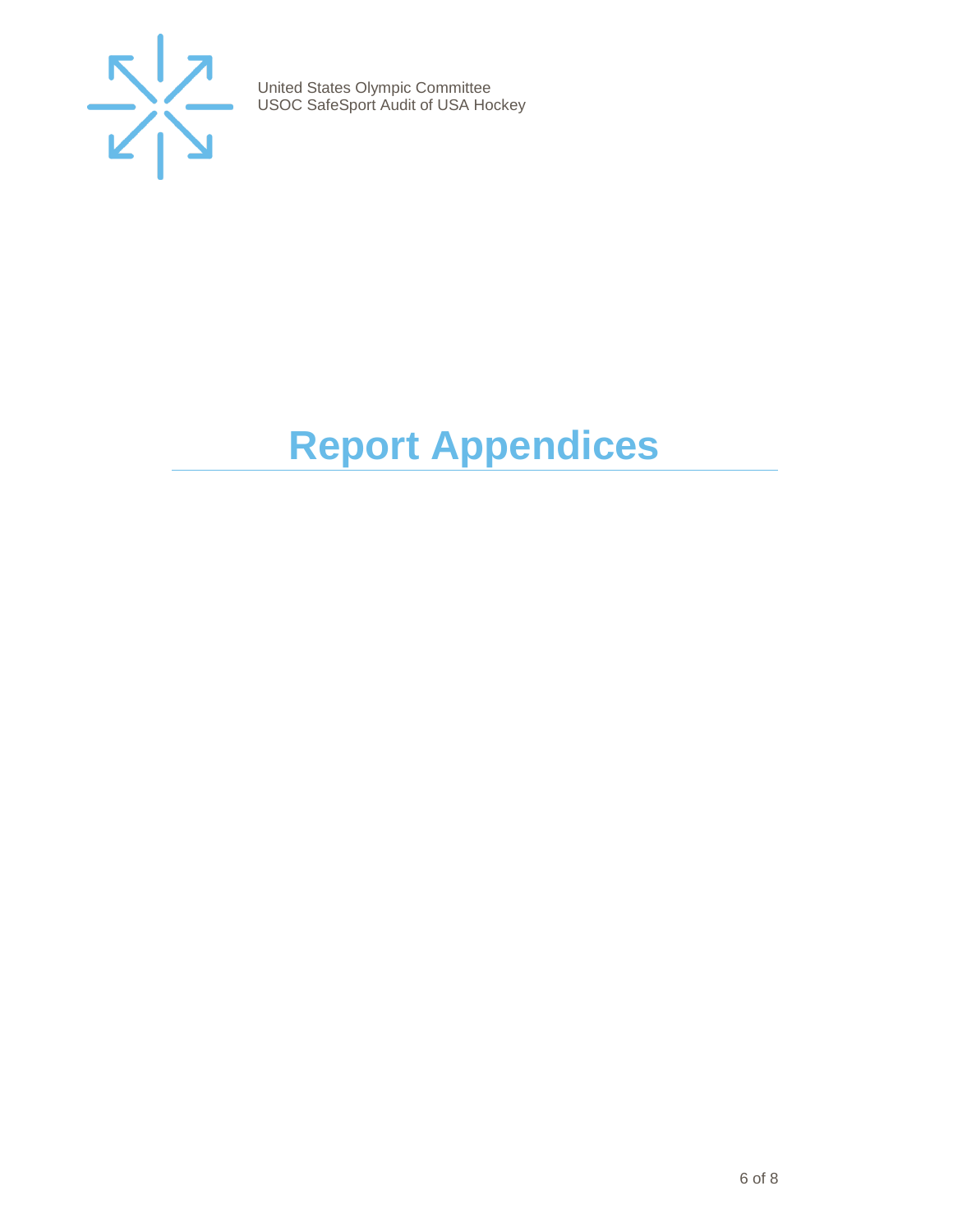

### <span id="page-6-0"></span>**Appendix A: Documents Reviewed**

We reviewed the following documents:

- > Athlete Safety Standards Program Questionnaire
- > Population listing of "required individuals"(i.e., covered individuals required to undergo background check and training)
- > USA Hockey SafeSport Program Handbook